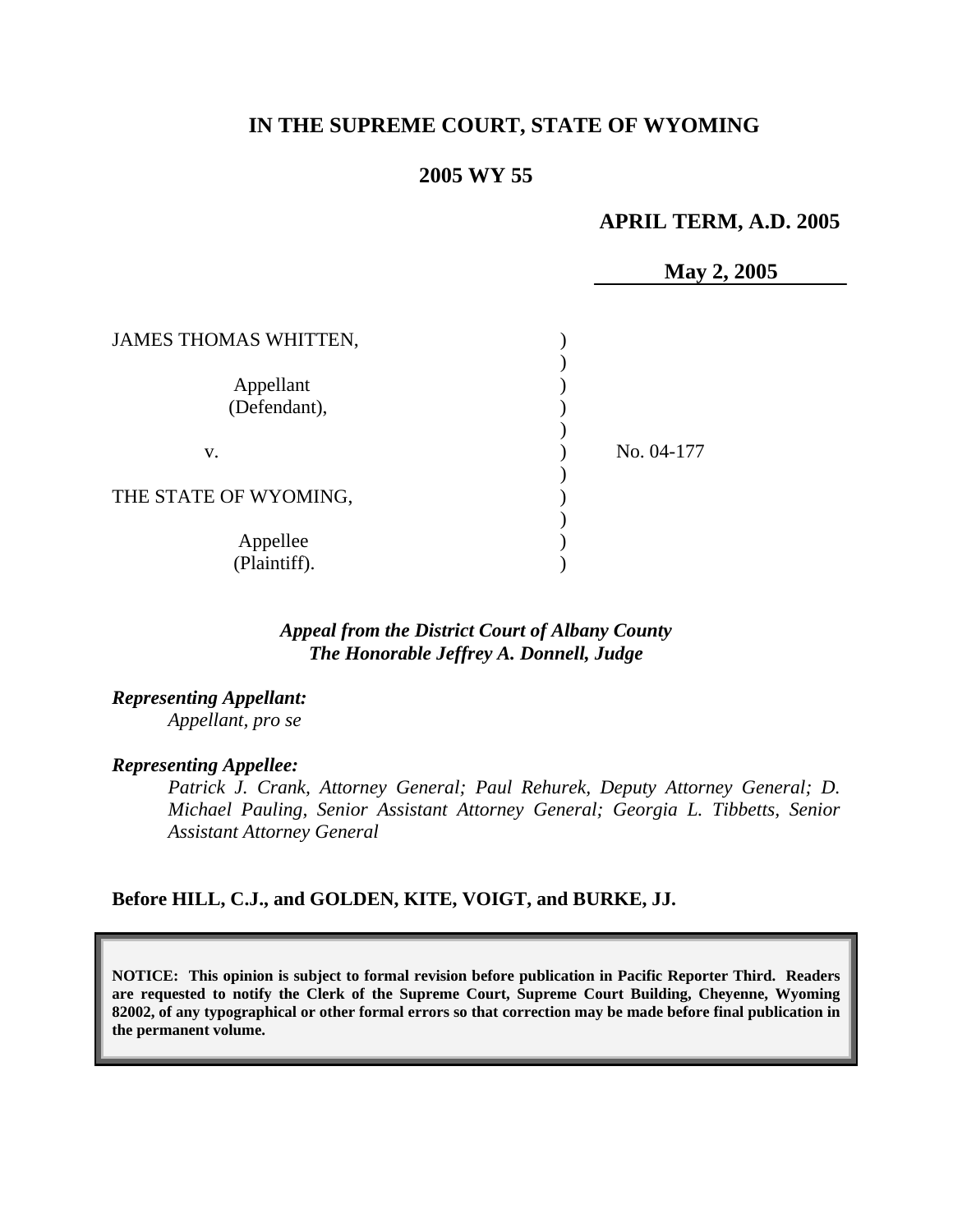## **BURKE, Justice.**

[¶1] James Thomas Whitten challenges the district court's order denying his motion to correct an illegal sentence. We affirm.

#### *ISSUE*

[¶2] Mr. Whitten sets forth the following issue on appeal with which the State substantially agrees:

Did the district court judge [err] and abuse his discretion when he denied appellant's motion to correct an illegal sentence, and when he modified his original order for restitution?

## *FACTS*

[¶3] Mr. Whitten pled guilty to one count of first degree arson and one count of third degree arson. He was sentenced on January 25, 2002, to concurrent prison terms and was ordered to pay \$93,966.02 in restitution to State Farm Insurance Company (State Farm). The district court also ordered payment to the Wyoming Crime Victims' Compensation Fund, imposed a court automation fee, and ordered Mr. Whitten to pay public defender fees. He did not appeal the judgment and sentence. On May 12, 2004, Mr. Whitten filed a Motion to Correct an Illegal Sentence pursuant to W.R.Cr.P. 35(a). In his motion, Mr. Whitten challenged the restitution ordered by the court. Mr. Whitten alleged that the restitution order was illegal because the district court: (a) had not advised him of the possibility of restitution; (b) did not fix a reasonable amount of restitution; and (c) failed to make a finding regarding his ability to pay restitution. Mr. Whitten did not challenge any other aspect of his sentence.

[¶4] On May 24, 2004, the district court entered its Order on Motion to Correct Illegal Sentence. The district court denied the motion. The court did, however, modify the sentencing order and directed that the \$93,966.02 in restitution be paid to the homeowner victim, rather than State Farm.

[¶5] We will set forth additional facts as necessary in our discussion of the errors asserted by Mr. Whitten.

## *STANDARD OF REVIEW*

[¶6] W.R.Cr.P. 35(a) governs motions to correct an illegal sentence. "An illegal sentence is one which exceeds statutory limits, imposes multiple terms of imprisonment for the same offense, or otherwise violates constitutions or the law." *Martinez v. State*, 2002 WY 10, ¶9, 39 P.3d 394, ¶9 (Wyo. 2002) (quoting *Duran v. State,* 949 P.2d 885, 887 (Wyo.1997)). We employ an abuse of discretion standard when evaluating a trial court's denial of a motion to correct an illegal sentence. *Martinez*, ¶7. The exercise of discretion in the context of a motion to correct an illegal sentence is limited to a determination by the trial court as to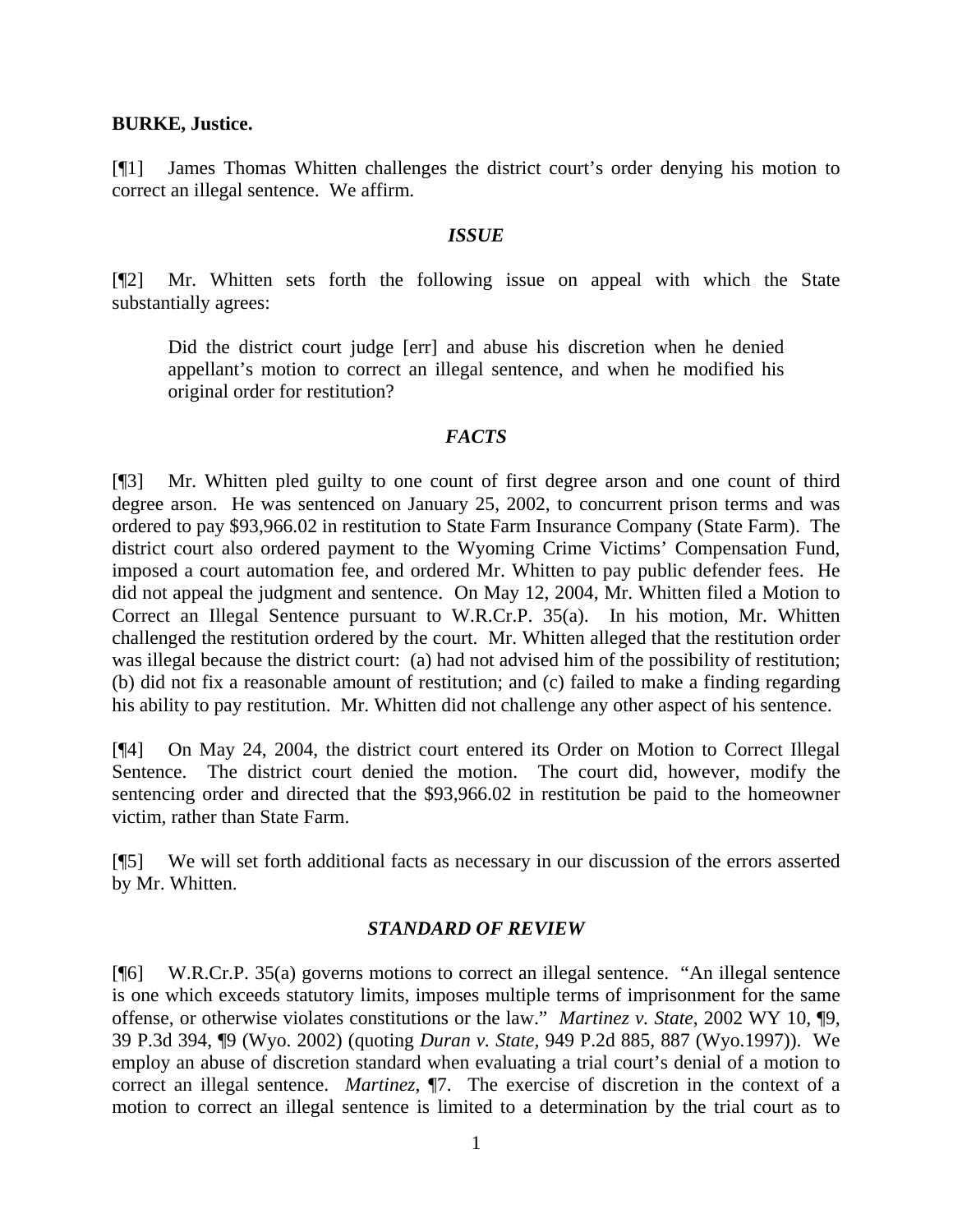whether the sentence was legal or illegal. *Mead v. State,* 2 P.3d 564, 566 (Wyo. 2000); *Ramirez v. State,* 800 P.2d 503, 504 (Wyo. 1990). A challenge to the authority of a trial court to make a particular award of restitution is reviewed *de novo*. *Merkison v. State,* 996 P.2d 1138, 1141 (Wyo. 2000). Whether the district court adequately advised Mr. Whitten of the consequences of his plea is a question of law we review *de novo*. *Keller v. State,* 723 P.2d 1244, 1246-47 (Wyo. 1986); *WERCS v. Capshaw*, 2004 WY 86, ¶14, 94 P.3d 421, ¶14 (Wyo. 2004); *U.S. v. Gigot*, 147 F.3d 1193, 1197 (10<sup>th</sup> Cir. 1998).

#### *DISCUSSION*

[¶7] Mr. Whitten alleges several errors with respect to the district court's restitution order. He alleges that he was not properly advised of the amount of restitution prior to entry of his guilty plea. Mr. Whitten contends that the restitution order was illegal because the district court failed to make a specific finding that he had the ability to pay restitution. Additionally, Mr. Whitten claims that the district court abused its discretion in modifying the restitution order to require payment to the homeowner rather than the insurer.

#### *Advisement of consequences.*

[¶8] Mr. Whitten contends that the restitution order is illegal because the district court failed to advise him, prior to his guilty plea, of the maximum amount of restitution that could be imposed by the court. W.R.Cr.P. 11(b) provides in pertinent part:

> (b) *Advice to Defendant*. Except for forfeitures on citations (Rule 3.1) and pleas entered under Rule  $43(c)(2)$ , before accepting a plea of guilty or nolo contendere to a felony or to a misdemeanor when the defendant is not represented by counsel, the court must address the defendant personally in open court and, unless the defendant has been previously advised by the court on the record and in the presence of counsel, inform the defendant of, and determine that the defendant understands, the following:

> > (1) The nature of the charge to which the plea is offered, the mandatory minimum penalty provided by law, if any, and the maximum possible penalty provided by law and other sanctions which could attend a conviction including, when applicable, the general nature of any mandatory assessments (such as the surcharge for the Crime Victim Compensation Account), discretionary assessments (costs, attorney fees, restitution, *etc.*) and, in controlled substance offenses, the potential loss of entitlement to federal benefits. However: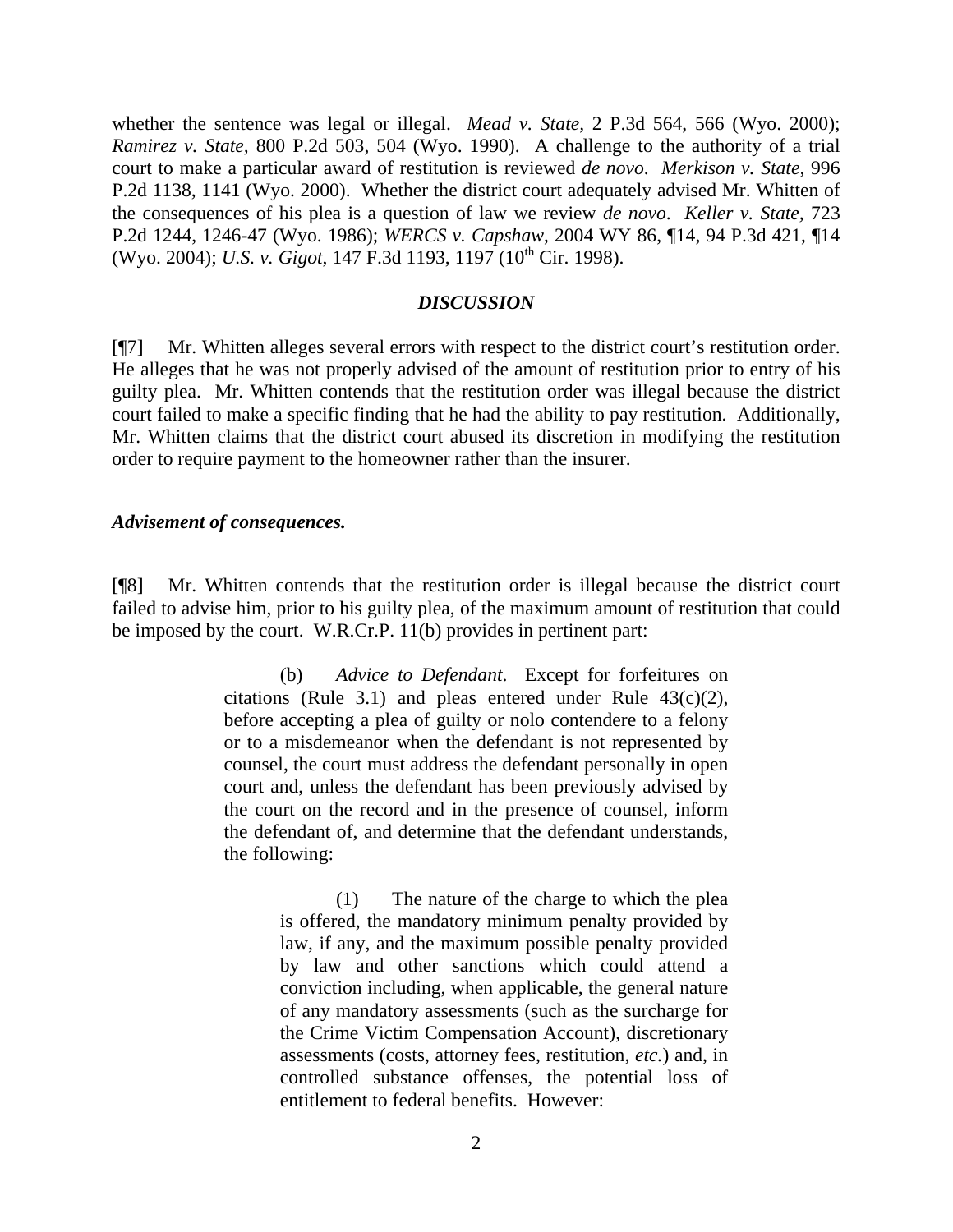(A) Disclosure of specific dollar amounts is not required;

(B) Failure to advise of assessments or possible entitlement forfeitures shall not invalidate a guilty plea, but assessments, the general nature of which were not disclosed to the defendant, may not be imposed upon the defendant unless the defendant is afforded an opportunity to withdraw the guilty plea; and

(C) If assessments or forfeitures are imposed without proper disclosure a request for relief shall be addressed to the trial court under Rule 35 before an appeal may be taken on that issue.

The purpose of the rule is to allow the judge to determine if the defendant entered the plea voluntarily and with an understanding of the consequences of his guilty plea. Restitution is a possible consequence of a guilty plea for which proper advisement must be given. *Keller*, 723 P.2d at 1246.

[¶9] Prior to acceptance of a guilty plea, the trial court must inform the defendant of the court's power to order restitution. *Keller*, 723 P.2d at 1247. However, the "exact amount or upper limit of restitution need not be specified at the time of the plea." *Id.; see also* W.R.Cr.P. 11(b)(1)(A). The exact amount of restitution and the proper victim entitled to receive restitution must be specified at the time of sentencing, not when the plea is accepted. *Meerscheidt v. State,* 931 P.2d 220, 227 (Wyo. 1997). See also Wyo. Stat. Ann. § 7-9-103  $(LexisNexis 2001).<sup>1</sup>$  $(LexisNexis 2001).<sup>1</sup>$  $(LexisNexis 2001).<sup>1</sup>$ 

l

<span id="page-3-0"></span><sup>&</sup>lt;sup>1</sup> Wyo. Stat. Ann. § 7-9-103, in applicable part, states:

<sup>(</sup>a) As part of the sentencing process including deferred prosecutions under W.S. 7-13- 301, in any misdemeanor or felony case, the prosecuting attorney shall present to the court any claim for restitution submitted by any victim.

<sup>(</sup>b) In every case in which a claim for restitution is submitted, the court shall fix a reasonable amount as restitution owed to each victim for actual pecuniary damage resulting from the defendant's criminal activity, and shall include its determination of the pecuniary damage as a special finding in the judgment of conviction or in the order placing the defendant on probation under W.S. 7- 13-301. In determining the amount of restitution, the court shall consider and include as a special finding, each victim's reasonably foreseeable actual pecuniary damage that will result in the future as a result of the defendant's criminal activity. A long-term physical health care restitution order shall be entered as provided in W.S. 7-9-113 through 7-9-115.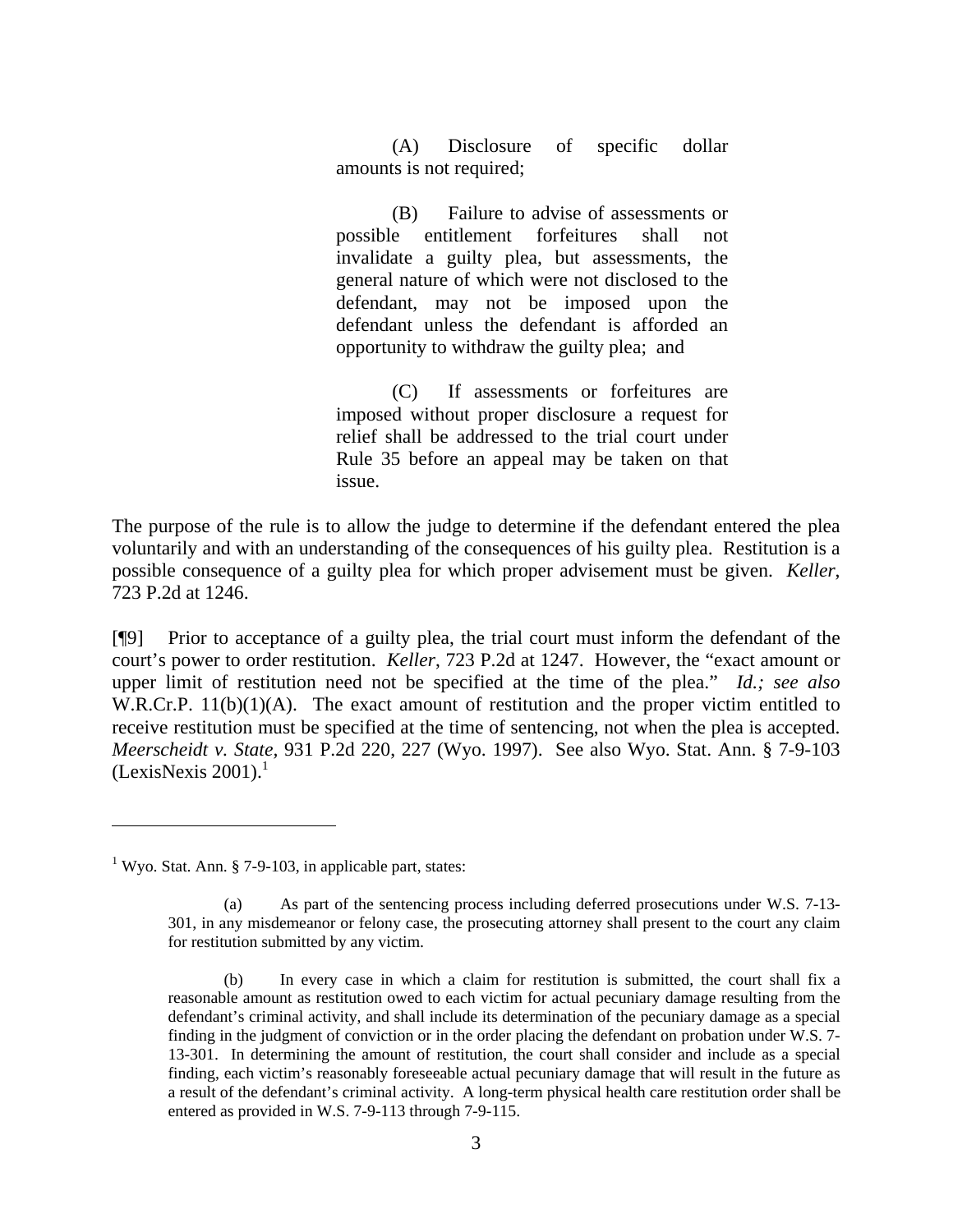[¶10] Prior to entry of the guilty plea, the district court provided a detailed advisement of rights to Mr. Whitten. The district court specifically addressed the potential consequences which Mr. Whitten faced if he pled guilty. The district court asked Mr. Whitten on several occasions if he understood his rights and the consequences of his guilty plea. Mr. Whitten consistently indicated his understanding. He declined all opportunities to ask questions concerning his rights or the consequences of his plea.

[¶11] With regard to restitution, the district court specifically advised Mr. Whitten that: "There are money losses here, obviously, and you may well be required to pay those as restitution." Mr. Whitten confirmed that he understood the advisement and had no questions. The district court properly advised Mr. Whitten prior to acceptance of his guilty plea of his potential restitution obligation.

# *Ability to pay.*

l

[¶12] Mr. Whitten also contends that the district court erred by failing to make a specific finding that he had an ability to pay restitution. Such a finding is not required.

[¶13] A sentencing court is under no obligation to make a specific finding that there is an ability to pay restitution. The trial court must order payment of restitution unless it specifically finds that the defendant is unable to pay. *Nixon v. State,* 4 P.3d 864, 871 (Wyo. [2](#page-4-0)000); Wyo. Stat. Ann. § 7-9-102 (LexisNexis 2001)<sup>2</sup>; *Jones v. State*, 2002 WY 35, ¶26, 41 P.3d 1247, ¶26 (Wyo. 2002). If a court determines that restitution is not appropriate, it must provide support for such decision and enter specific findings in the record supporting its determination that a defendant is unable to pay restitution. Wyo. Stat. Ann. § 7-9-103(c)  $(LexisNexis 2001)^3$  $(LexisNexis 2001)^3$ .

[¶14] Mr. Whitten also contends that the sentencing order is illegal because it fails to comply with W.R.Cr.P.  $32(c)(2)(H)$  which states that a sentence shall "[i]nclude a finding as

<span id="page-4-0"></span> $2$  Wyo. Stat. Ann. § 7-9-102 provides:

In addition to any other punishment prescribed by law the court shall, upon conviction for any misdemeanor or felony, order a defendant to pay restitution to each victim as determined under W.S. 7-9-103 and 7-9-114 unless the court specifically finds that the defendant has no ability to pay and that no reasonable probability exists that the defendant will have an ability to pay.

<span id="page-4-1"></span> $3$ Wyo. Stat. Ann. § 7-9-103(c) provides:

<sup>(</sup>c) The court shall order the defendant to pay all or part of the restitution claimed or shall state on the record specific reasons why an order for restitution was not entered. If the court determines that the defendant has no ability to pay and that no reasonable probability exists that the defendant will have an ability to pay in the future, the court shall enter specific findings in the record supporting its determination.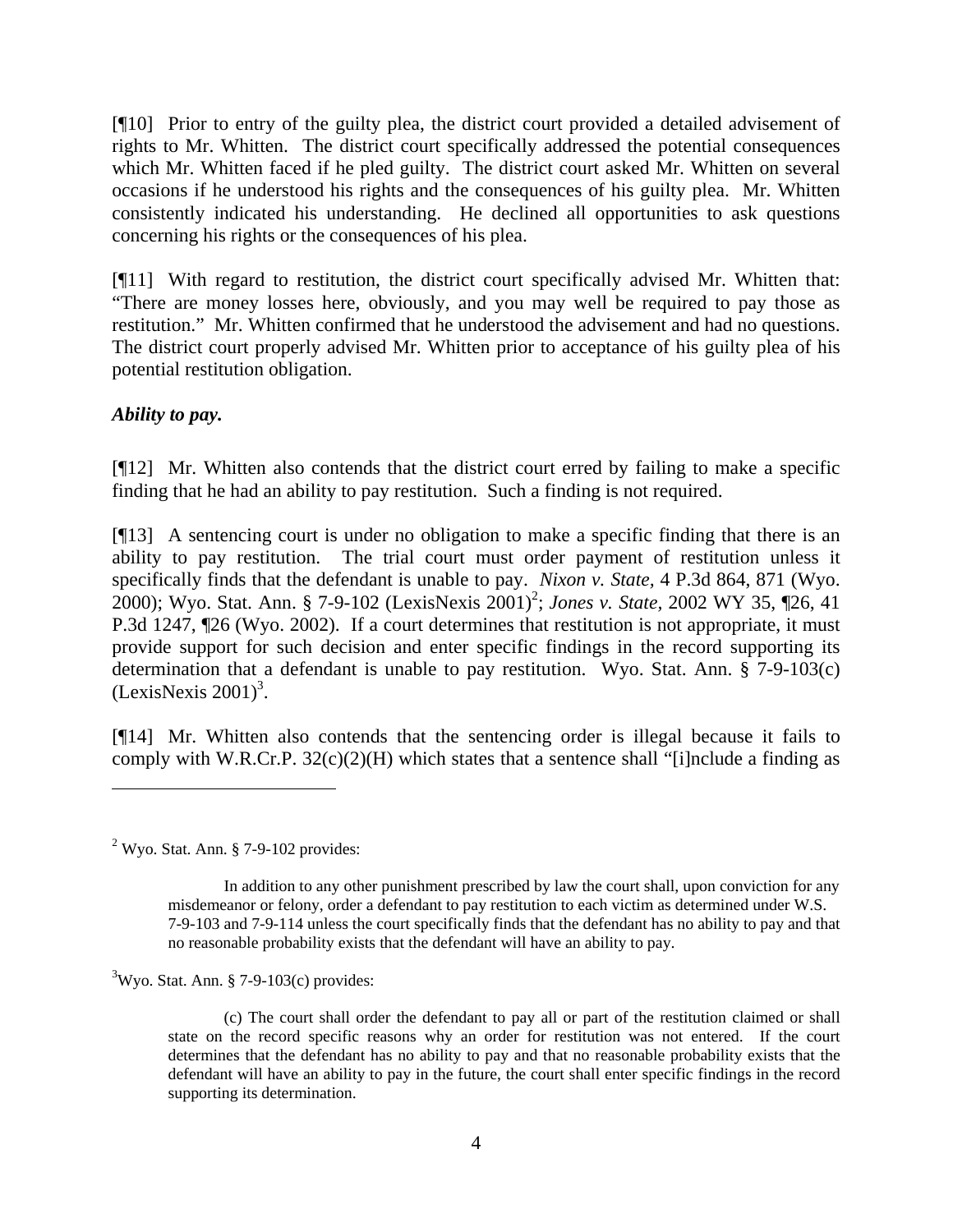to whether the defendant is able to make restitution and if restitution is ordered fix the reasonable amount owed to each victim resulting from the defendant's criminal acts." The sentencing order entered states the amount of restitution but does not include a finding as to Mr. Whitten's ability to pay.

[¶15] Mr. Whitten provides no legal authority to support his contention that a sentencing order's omission of a finding regarding ability to pay requires reversal of a restitution order.<sup>[4](#page-5-0)</sup> As we previously discussed, the district court did not make a specific finding of inability to pay restitution as required by Wyo. Stat. Ann § 7-9-103(c). "[A] silent record, that is, one containing neither a finding of ability to pay nor a finding of inability to pay, supports an order requiring the payment of restitution." *Jones,* ¶26.

[¶16] Additionally, substantial evidence exists in the record to support a finding of an ability to pay restitution. Mr. Whitten claimed to own a mobile home. His employment history was relatively stable. He received a \$30,000 per year salary at his last employment position in 2001. Mr. Whitten expressed his desire and prospective ability to make restitution, "I realize that I have cost the [c]ounty a [g]reat deal of money & I have always been able to make decent money by God<sup>['</sup>]s blessings in the past & know that I will be able [to] continue that in the long run. When I am released from whatever situation I am headed I will pay back every cent that I have cost everyone that has been injured by my actions."

[¶17] Any error that exists because of the failure to include a specific finding of an ability to pay in the sentencing order is harmless. The district court did not abuse its discretion in denying the Motion to Correct Illegal Sentence for failure to comply with W.R.Cr.P.  $32(c)(2)(H)$ .

# *Modification of sentencing order.*

 $\overline{a}$ 

[¶18] In the original sentence, the district court ordered restitution payment of \$93,966.02 to State Farm. State Farm insured one of the homes damaged by Mr. Whitten. In its Order on Motion to Correct Illegal Sentence, the district court mandated that the restitution be paid to the homeowner, rather than State Farm. Mr. Whitten challenges the modification on the

<span id="page-5-0"></span> $^{4}$  As noted by Mr. Whitten, W.R.Cr.P. 32(c)(2)(H) seemingly requires a district court to include a finding in its order as to whether Mr. Whitten was able to pay restitution. Such a requirement appears to be inconsistent with the plain language of Wyo. Stat. Ann. §§ 7-9-102 and 7-9-103. Rule 32(c)(2)(H), in its present version, has been in effect since 1993. At that time, § 7-9-103(a) (Lexis 1999) indicated that a finding of a defendant's ability to pay was a condition precedent to the ordering of restitution. The ability to pay language of Rule  $32(c)(2)(H)$  served to effectuate the requirements of that statutory provision. However, § 7-9-103 was amended in 2000 to conform with § 7-9-102, which, as previously discussed, mandates an order of restitution in the absence of a finding of inability to pay. Wyo. Stat. Ann. § 7-9-103(b) and (c) (LexisNexis 2000 Supp.). Neither the plain language of § 7-9-102 nor § 7-9-103 has been superseded by Rule  $32(c)(2)(H)$ . See W.R.Cr.P. 61.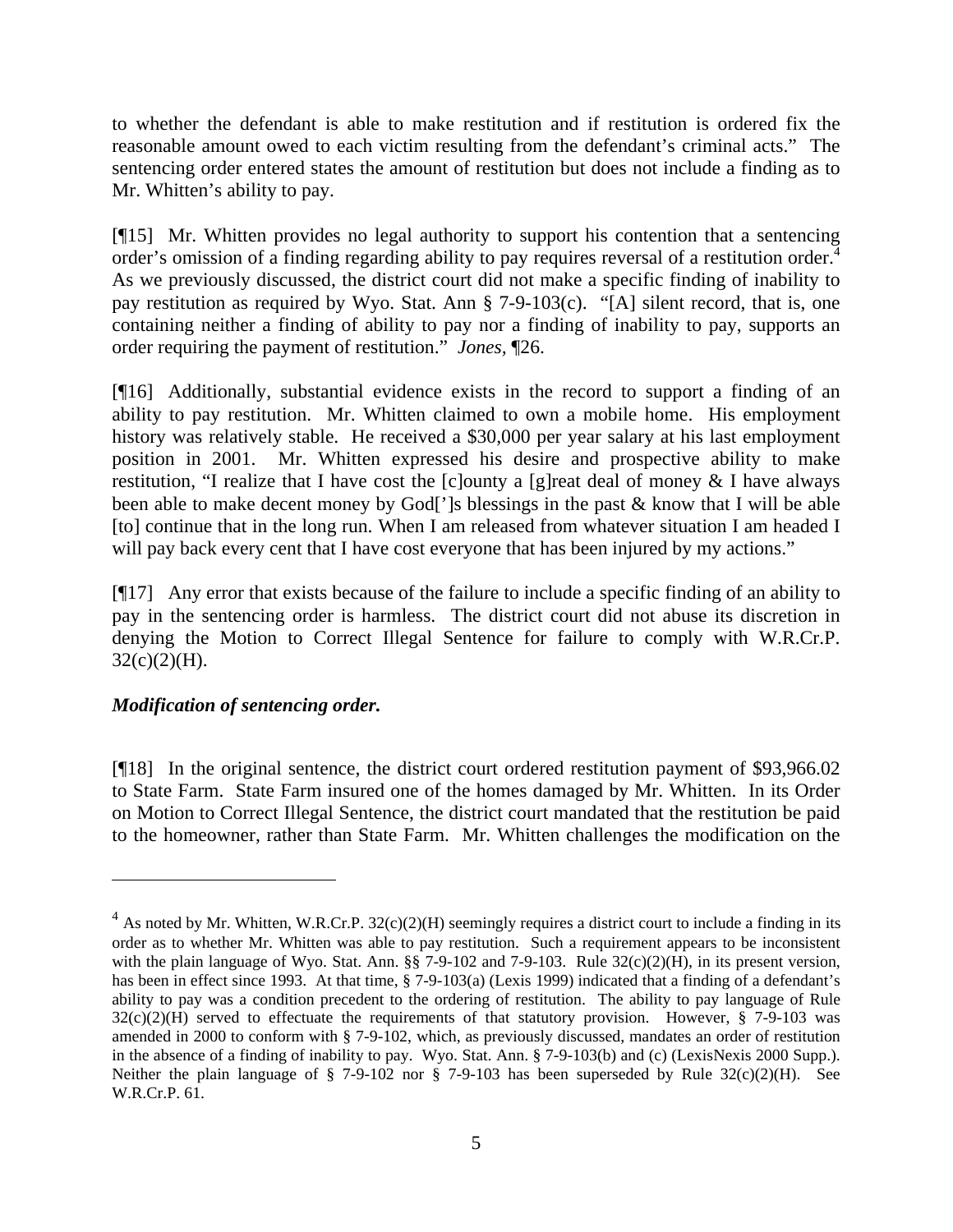basis that the homeowner never requested reimbursement for his losses and that the modification will result in a double recovery for the homeowner. Mr. Whitten also contests the amount of restitution.

[¶19] We will not consider Mr. Whitten's challenge to the amount of restitution because the issue is not properly before this Court. In this appeal Mr. Whitten asserts, for the first time, that the value of the property was \$70,000 rather than the \$93,966.02 amount established by the court. Mr. Whitten made no such claim during his sentencing or in his Motion to Correct Illegal Sentence. Issues raised on appeal will not be considered unless they are jurisdictional or issues of such fundamental nature that they must be considered. *Amoco Production Co. v. Dept. of Revenue,* 2004 WY 89, ¶53, 94 P.3d 430, ¶53 (Wyo. 2004). The amount of restitution is not a jurisdictional or fundamental issue which requires our review. *Gliszczynski v. State of Florida,* 654 So.2d 579, 580 (Fla.App. 5 Dist. 1995).

[¶20] As previously discussed, Wyo. Stat. Ann. § 7-9-102 (LexisNexis 2001) requires sentencing courts to order defendants to pay restitution to the victims of their crimes. Pursuant to Wyo. Stat. Ann.  $\S$  7-9-101(a)(v) (LexisNexis 2001):

> (v) "Victim" means a person who has suffered pecuniary damage as a result of a defendant's criminal activities. An insurer which paid any part of a victim's pecuniary damages shall be regarded as the victim only if the insurer has no right of subrogation and the insured has no duty to pay the proceeds of restitution to the insurer.

State Farm is a victim only if it has no rights of subrogation and the insured has no duty to reimburse the insurer from the proceeds of restitution.

[¶21] The district court found that there was no evidence in the record regarding subrogation rights of State Farm. Because the record lacked such evidence, the district court was required to order that restitution be paid to the homeowner. *Meerscheidt,* 931 P.2d at 227.

[¶22] Whether such restitution might result in a double recovery or windfall to the homeowner victim at the expense of the insurer is of no consequence. "We do not need to ponder whether the victims' insurance carriers will be able to protect themselves adequately in this regard . . ." *Williams v. State,* 949 P.2d 878, 880 (Wyo. 1997). We conclude that the district court properly modified its sentencing order to require that restitution be paid to the homeowner.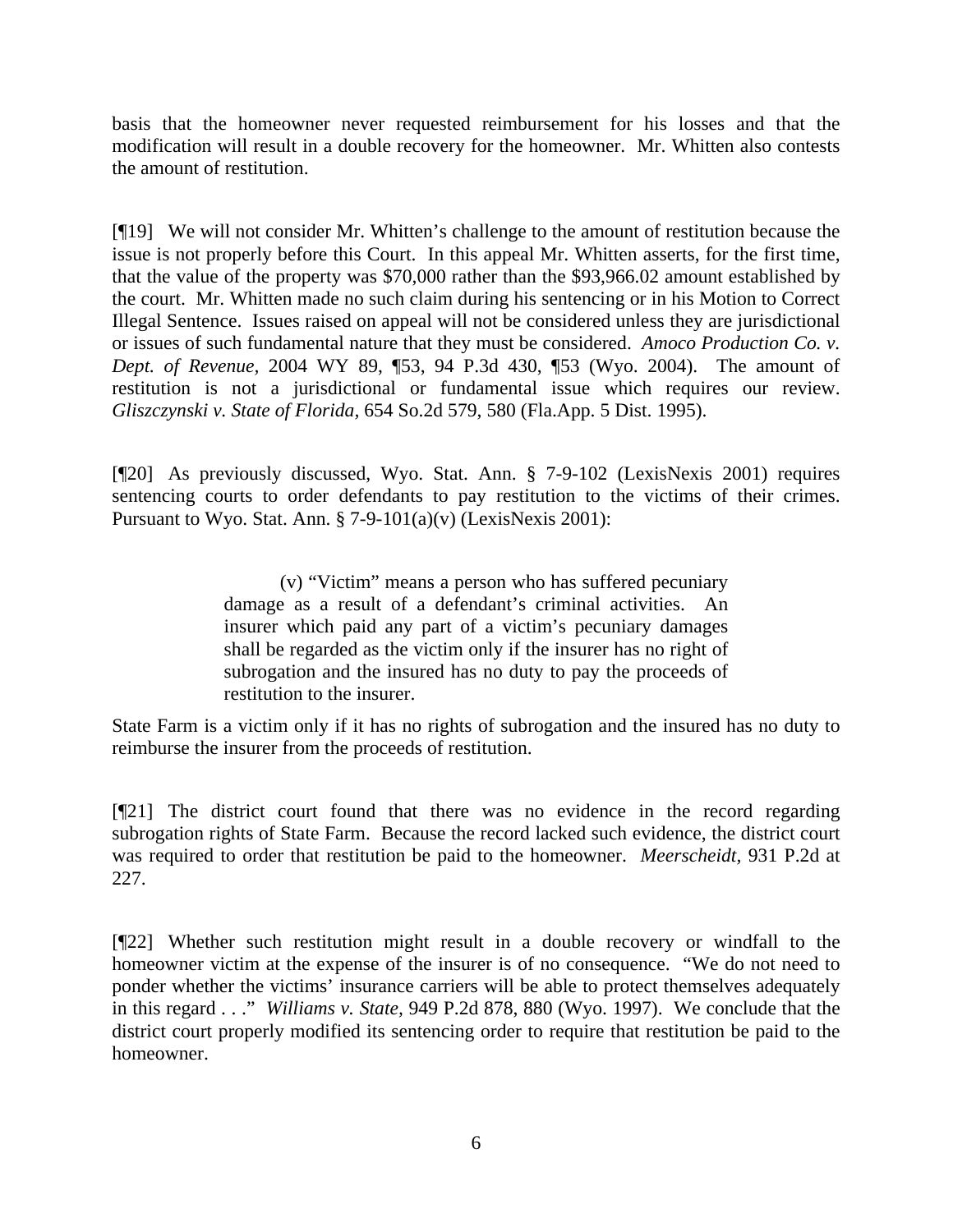#### *Miscellaneous assessments.*

[¶23] Mr. Whitten challenges that portion of the original sentencing order relating to the imposition of assessments for the court automation fee, public defender fees and the Wyoming Victims' Compensation Fund. Mr. Whitten contends that such assessments were illegal because he was not advised of the possibility, or specific amount of such assessments, prior to entry of his guilty plea as required by W.R.Cr.P. 11(b)(1).

[¶24] Mr. Whitten raises this issue for the first time in this appeal. He did not object to the imposition of such assessments at his sentencing hearing, nor did he assert the issue in his Motion to Correct Illegal Sentence. Such issues are not properly before this Court and we will not consider them.

> We have stated that " '[w]e strongly adhere to the rule forbidding us to "consider for the first time on appeal issues that were neither raised in, nor argued to, the trial court," except for those issues which are jurisdictional or are fundamental in nature.' " *Hronek v. St. Joseph's Children's Home*, 866 P.2d 1305, 1309 (Wyo.1994) (quoting *Bredthauer v. TSP*, 864 P.2d 442, 446-47 (Wyo.1993) and *Oatts v. Jorgenson*, 821 P.2d 108, 111 (Wyo.1991)). " 'We follow this rule because "it is unfair to reverse a ruling of a trial court for reasons that were not presented to it, whether it be legal theories or issues never formally raised in the pleadings nor argued to the trial court." " *Hronek*, 866 P.2d at 1309 (quoting *Bredthauer*, 864 P.2d at 446-47 and *Oatts*, 821 P.2d at 111).

*Amoco Production Co. v. Dept. of Revenue,* 2004 WY 89, ¶53, 94 P.3d 430, ¶53 (Wyo. 2004).

[ $[25]$  Additionally, we note that Rule 11(b)(1)(C) precludes the consideration of this issue:

"If assessments or forfeitures are imposed without proper disclosure a request for relief shall be addressed to the trial court under Rule 35 before an appeal may be taken on that issue."

[¶26] Mr. Whitten makes a misguided attempt to avoid the effect of his failure to timely assert the issue by labeling the contested assessments as "restitution." Restitution is defined by Wyo. Stat. Ann. § 7-9-101(a)(iv) (LexisNexis 2001) as "full or partial payment of